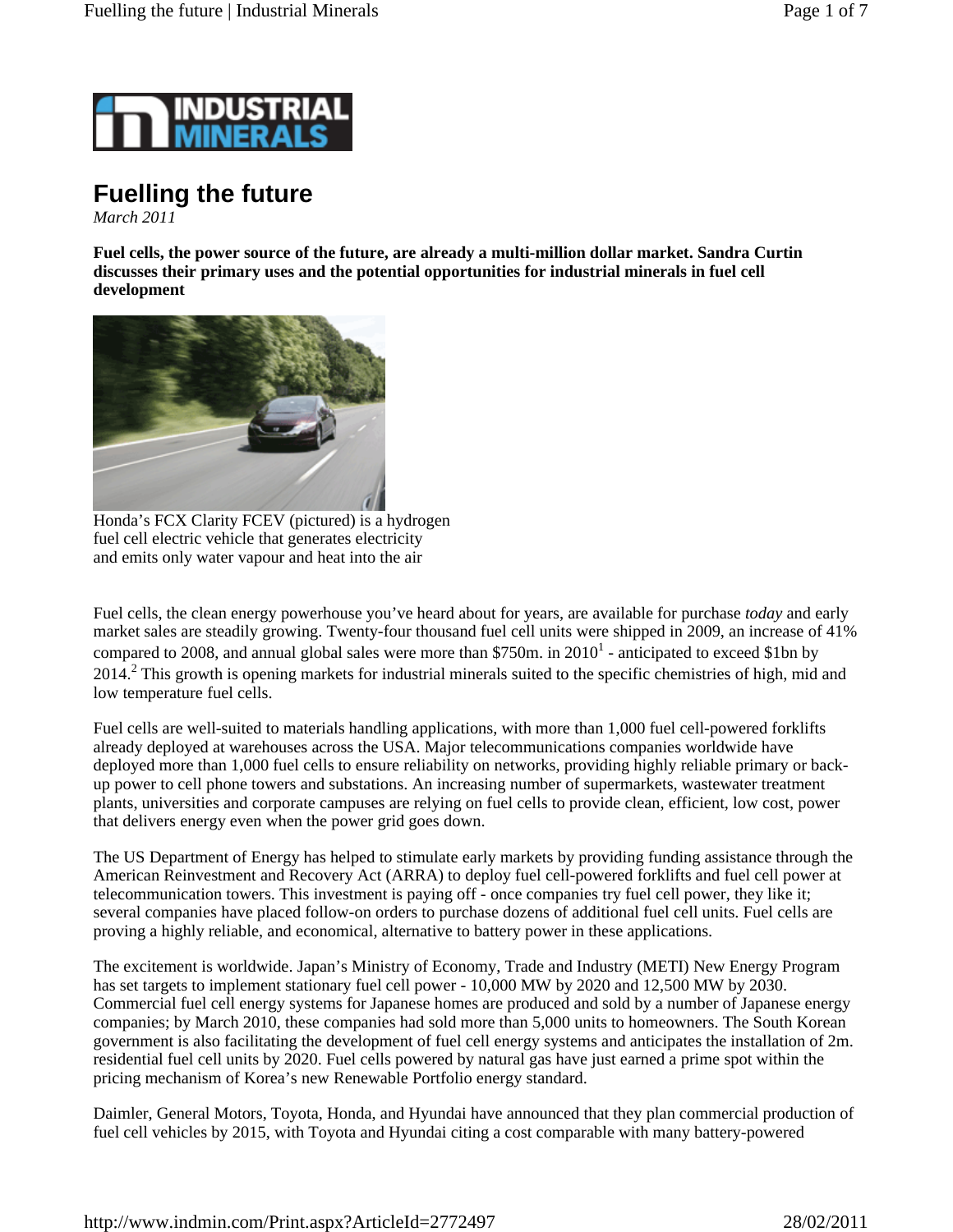vehicles (under \$50,000). In support of the 2015 roll out of fuel cell vehicles by major manufacturers, Germany plans to open 1,000 hydrogen fueling stations. Denmark, Sweden and Norway are also working to develop a Scandinavian hydrogen highway.

Ten Japanese energy companies committed to build up to 100 hydrogen stations in four Japanese cities to support commercial sales of fuel cell vehicles from Toyota, Nissan and Honda. Mercedes-Benz and Honda fuel cell vehicles are currently being leased by customers in California, which has 20 hydrogen fueling stations and many more planned.

## **Fuel cell types and materials used**

| Fuel cell types            | PEMI                                                                     | DMFC                                         | <b>PAFC</b>                                          | <b>MICFC</b>                        | <b>SOFC</b>                                       |
|----------------------------|--------------------------------------------------------------------------|----------------------------------------------|------------------------------------------------------|-------------------------------------|---------------------------------------------------|
| Catalysts                  | Platinum                                                                 | Plattinum/<br>sutherium.                     | Platinum                                             | Nickel                              | melokati/witteleyatailphilaedi<br>zirconia (YSZ)  |
| Electrolytes               | Perfluoro-sulphonic<br>acid (PFSA) membrane                              | Perfluoro-sulphonic:<br>acid (PFSA) membrane | Phosphoric acid                                      | Lithium and potassium<br>carbonates | WSZ                                               |
| Bipolar plates             | Graphite                                                                 | Graphite                                     | Graphite                                             | Stainless steel                     | <b>Doped lanthanum &amp;</b><br>wkirken ohnemites |
| Operating temperature      | <100°C                                                                   | $<100^{\circ}$ C                             | 150-200°C                                            | 600-700°C                           | 600-1000°C                                        |
| Prover range<br>(scalable) | Worts to one megawatt<br>(MM)                                            | Wonts                                        | Kilowatts (BWW) to<br>MWN.                           | kwy to multi-MWs                    | leWig to multi- MWs                               |
| <b>Applications</b>        | · Primary power<br>· Back-up power<br>· Portable power<br>· Mative power | · Plortable power                            | . Power plants<br>· Combined heat and<br>power (CHP) | · Power pilants<br>· CHP            | · Power plants<br>$ C H P$                        |

## **Finding the market**

So why are fuel cells so popular? Fuel cells generate electricity with low to zero emissions and operate more efficiently than combustion systems. Electricity is produced electrochemically. In structure, a fuel cell operates like a battery, but a battery stores energy while a fuel cell generates energy. A fuel cell does not run down or require recharging. It will continue to produce electricity as long as fuel is supplied.

Fuel cells are flexible in that they can operate using a wide variety of hydrogen rich fuels, ranging from fossil fuels to biofuels to industrial process gas to hydrogen derived from renewable resources such as solar, wind, and geothermal power. The high efficiency of fuel cells delivers economic and environmental benefits even when the hydrogen source is natural gas or another fossil fuel.

Emissions depend upon the choice of fuel, but are always lower than combustion systems. When using pure hydrogen, the emissions are zero (other than heat and water). When using natural gas, the emissions are still very low; much lower than combusting fuel. Based on measured data, a fuel cell power plant may create less than one ounce of pollution per 1,000 kWh of electricity produced - compared to 25 lbs of pollutants for conventional combustion-generating systems.

Fuel cells attain 40-50% or greater fuel-to-electricity efficiency when using hydrocarbon fuels such as natural gas or pure hydrogen. High efficiency is an inherent advantage for fuel cells because they use the chemical energy of a fuel directly, without combustion.

Hybrids, such as systems that combine high temperature fuel cells with a turbine, can operate at electrical efficiencies estimated at more than 60% - higher than even the most efficient combined cycle turbine plants now available. When the fuel cell is located near the point of use waste heat can be captured for cogeneration, where it can be used to provide steam, hot water, space heating, or cooling. This CHP installation can deliver 80-90% overall fuel efficiency.

Fuels cells are distinguished by different operating temperatures, catalysts, membrane materials and electrolytes. A variety of industrial metals and minerals are employed within the various fuel cells.

# **Cross section of a fuel cell stack**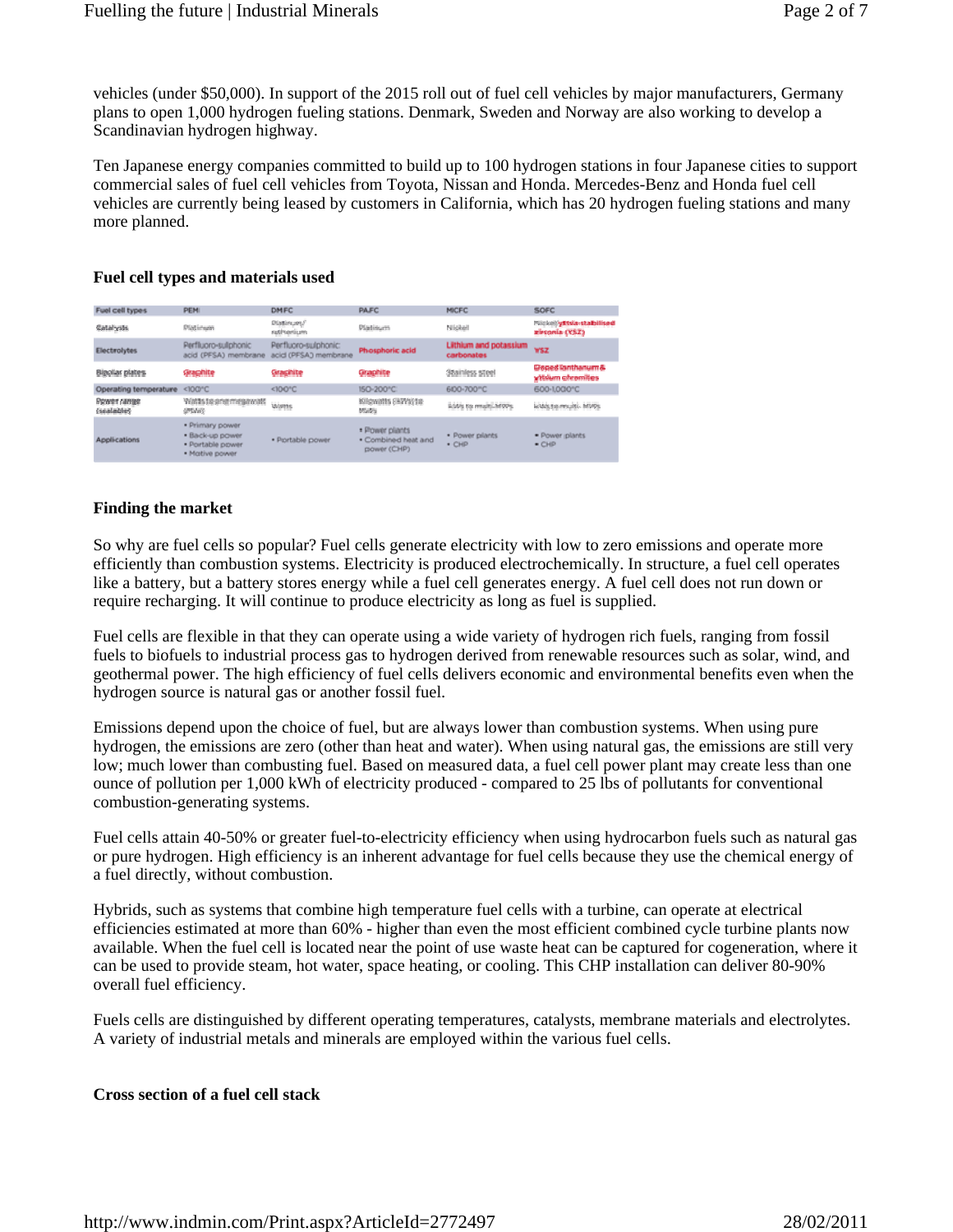

# **Fuel cell designs: PEM and DMFC**

Many people are familiar with the proton exchange membrane (PEM) fuel cell, also known as a polymer electrolyte membrane fuel cell, which is used in automotive, small stationary and portable applications.

PEM fuel cells offer high energy density and fast start up in a compact package. PEMs are scalable, delivering power for portables or small stationary power (residential energy and heating, power for soldiers and first responders, back-up power), and motive power (cars, buses, forklifts, unmanned vehicles). PEM fuel cells use pure hydrogen gas as fuel, operate at temperatures of  $100^{\circ}C(212)F$  or less, and deliver power at 40-50% efficiency.

The PEM fuel cell is composed of a negatively charged electrode (anode), a positively charged electrode (cathode) and an electrolyte membrane. A catalyst at the anode causes hydrogen to split into positively-charged protons and a negatively-charged electron. The proton passes through a non-conducting membrane from the anode to the cathode, while the electron travels a circuit to the cathode, creating current. At the cathode, the protons and electrons combine with oxygen from air to form a pure water byproduct.

Direct methanol fuel cells (DMFCs) are similar to PEMs, in that both typically use a polymer membrane as the electrolyte. However, in the DMFC, the anode catalyst itself draws the hydrogen from the liquid methanol, eliminating the need for a fuel reformer. Efficiencies are about 40%. The operating temperature is between 120- 190¡F, a relatively low range, making this fuel cell attractive for small to mid-sized applications, ranging from cellular phones and laptops, to forklifts and auxiliary power units for vehicles (such as campers).

Platinum is the most reactive and stable catalyst for low temperature fuel cells, and is used at both the anode and cathode of PEMs and DMFCs. However, the high cost of platinum, and its sensitivity to carbon oxide contaminants in hydrogen fuel, has led to efforts to increase platinum's catalytic activity on the membranes and to reduce the amount of platinum used - one way of accomplishing this is by depositing platinum nanoparticles onto carbon supports.

Researchers are also examining the use of platinum alloys with other transitional metals, such as nickel, chromium, ruthenium, cobalt and palladium, but there are concerns about the long-term stability of these alloy catalysts. Platinum-ruthenium catalysts have shown promise due to the alloy's higher tolerance of carbon monoxide (CO) contamination.

In addition, researchers are investigating lower cost, non-platinum catalysts. These include other platinum group metals (palladium, ruthenium, iridium) and abundant, less costly non-noble catalysts, such as transition metal oxides, chalcogenides and macrocycles. However, these have shown lower catalytic activity and stability compared to platinum.

# **PEM fuel cell operation**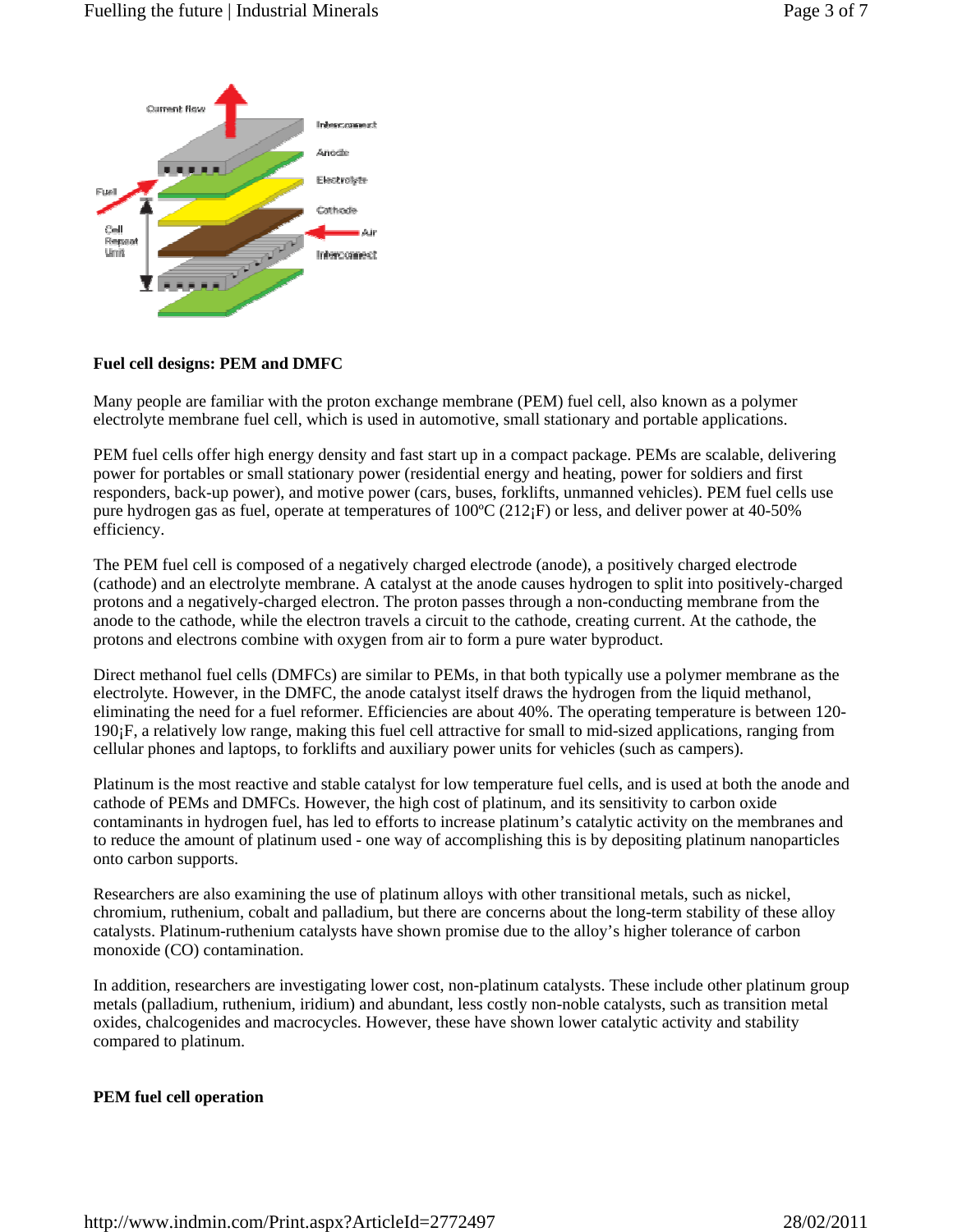

# **Phosphoric acid fuel cells**

Like PEMs, phosphoric acid fuel cells (PAFCs) use a carbon-supported platinum catalyst, but operate at a somewhat higher temperature of around 200<sub>1</sub>C (392<sub>1</sub>F), making them less sensitive to fuel impurities than PEMs. This higher CO tolerance permits a wider choice of fuels, using hydrogen extracted from fossil fuels, typically natural gas or biogas. PAFC systems offer lifetimes greater than 60,000 hours and deliver 40% fewer greenhouse gas emissions than typical US coal-fired power plants when operated using natural gas.<sup>3</sup>

PAFCs offer an electrical efficiency of about 40% and, when the heat byproduct is used for CHP, the combined electrical and thermal efficiency can reach nearly 80%.

As the name implies, PAFCs utilise a liquid phosphoric acid electrolyte located within a silicon carbide matrix. The anode and cathode reactions are similar to PEMs, using platinum or platinum alloy catalyst on the electrodes and a perfluorinated membrane. However, researchers have developed a promising polybenzimidazole (PBI) membrane doped with phosphoric acid that allows higher temperature PAFC operation, is stable and tolerates higher levels of CO. The higher operating temperature permits the use of a less expensive catalyst, such as nickel.

PAFCs have undergone R&D since the 1980s. Commercial systems are operating today at sites such as hospitals, grocery stores, hotels, office buildings, and manufacturing facilities. Installations are generally in the 200-400 kW range, with power scalable to the end-user's needs by linking multiple fuel cell units.

#### **Molten carbonate fuel cells**

Molten carbonate fuel cells (MCFCs) operate at temperatures of 600-700°C and do not require noble metals to catalyse the electrochemical reaction. The electrolyte comprises a molten mixture of lithium and potassium carbonates in a lithium-aluminate matrix. Anode materials use nickel-chromium or nickel-aluminium alloys, and cathodes use nickel oxide doped with magnesium or iron. Nickel oxide erosion is an issue at the positive electrode, but this may be reduced through the addition of calcium, strontium or barium carbonates.

The high operating temperature of MCFCs yields high operating efficiencies, ranging from 50-60% electrical efficiency, to 85% thermal efficiency when waste heat is captured for cogeneration. The higher operating temperature permits fossil fuels to be reformed internally, eliminating the need for an external fuel processor. Emissions are extremely low, with near zero nitrogen oxides  $(NO_x)$  and sulphur oxides  $(SO_x)$ , and lower carbon dioxide  $(CO<sub>2</sub>)$  emissions than competing technologies.

MCFCs can be scaled from several hundred kilowatts to multi-megawatt systems. Commercial units are sold today for use in larger facilities, such as wastewater treatment plants, universities, hotels, manufacturing facilities, prisons and hospitals.

#### **Solid oxide fuel cells**

Solid oxide fuel cells (SOFCs) operate between 600-1,000ºC, and sometimes higher. At these high temperatures solid materials are used for the anode, cathode and electrolyte. Nickel-YSZ (yttria-stabilised zirconia) typically is used at the anode, while the cathode employs strontium-doped lanthanum manganite (LSM). YSZ also serves as the electrolyte.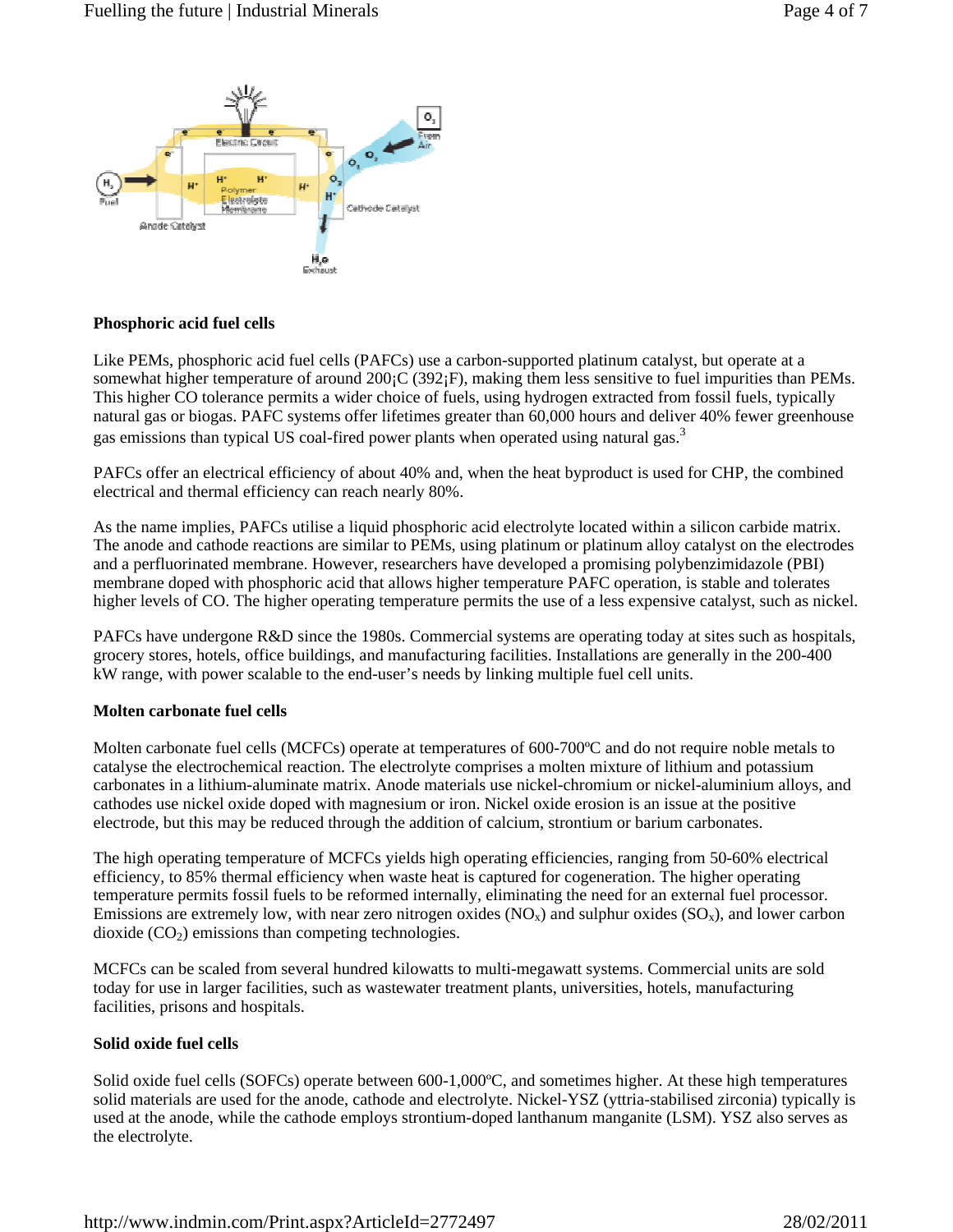SOFCs deliver an electrical efficiency of up to 60%, and as high as 70-80% when waste heat is captured for cogeneration. SOFCs are also capable of reforming natural gas internally.

Work is underway to develop anodes that will directly oxidise methane and other fuels, using gadolinium-doped ceria electrolyte on a nickel-copper alloy anode. This would help to reduce SOFC cost by eliminating the need for an internal fuel reformer.

Researchers are also developing lower temperature SOFCs (<700ºC) that will permit a wider choice of fuel cell materials. Gadolinium-doped ceria or strontium and magnesium-doped lanthanum gallate are used as alternative electrolytes that can attain sufficient conductivity at lower temperatures. Reducing the thickness of the YSZ electrolyte membrane also improves efficiency.

## **Fuel cell stack components**

Bipolar plates, or interconnects, separate adjacent fuel cells within fuel cell stacks. The interconnects are used to conduct current and channel the flow of gases and heat to and from the cell, and are commonly made of graphite, aluminium, nickel, titanium or stainless steel in low to moderate temperature fuel cells (PEMs, DMFCs, PAFCs).

A protective carbon coating, or a metal-based coating using noble metals, metal nitrides, oxides or carbides, is added to the interconnect plates to improve resistance to corrosion. Gold and chromium are among leading candidates.

MCFC interconnects are stainless steel alloys coated with nickel. However, high temperature operation and the corrosive electrolyte used accelerate component breakdown and corrosion, decreasing cell life. Researchers have found that adding chromium or aluminium to stainless steel or nickel-based alloys used at electrodes and bipolar plates increases corrosion resistance.

Similarly, SOFCs require the use of plate and coating metals that are stable at high temperatures and resist corrosion. At higher temperature operations (above 900ºC), doped lanthanum or yttrium chromites are used, while intermediate temperature SOFCs (less than 900°C) can use metal alloys, like ferritic stainless steels, which are lower cost and offer better conductivity. Lanthanum chromites, lanthanum manganites or yttrium manganites serve as coatings. Researchers are working to further improve corrosion resistance and improve mechanical stability.

#### **Hydrogen generation**

Hydrogen generation technologies - fuel reforming and electrolytic hydrogen generation from water - require industrial minerals to catalyse reactions.

Reformers generate hydrogen from hydrogen-rich fuels. Nearly all hydrogen generated today is reformed from natural gas used in large facilities. However, small-scale, on-site reforming technologies are also in development. Both reforming methods typically use nickel or platinum group metals as catalysts.

Electrolysers, which use electricity to split water into oxygen and hydrogen, and gas clean-up processes, which remove trace contaminants from reformate gases, also typically utilise nickel or platinum group metals as catalysts.

# **Fuel cell market outlook**

The commercialisation of fuel cells in an array of market applications has and will continue to present a growing opportunity for industrial mineral suppliers. Johnson-Matthey's general manager, Peter Duncan, recently commented that platinum-bearing fuel cells "have entered a phase of commercialisation in mobile phone chargers and increasingly into the stationary back-up power generation markets. Even at the moment, the fuel cell is quite a driver of platinum demand, and it's very much an important demand sector for the future".<sup>4</sup>

In addition, the US Geological Survey's *Mineral Commodity Summaries* 2010 states that "large-scale fuel-cell applications are being developed that could consume as much graphite as all other uses combined".<sup>5</sup>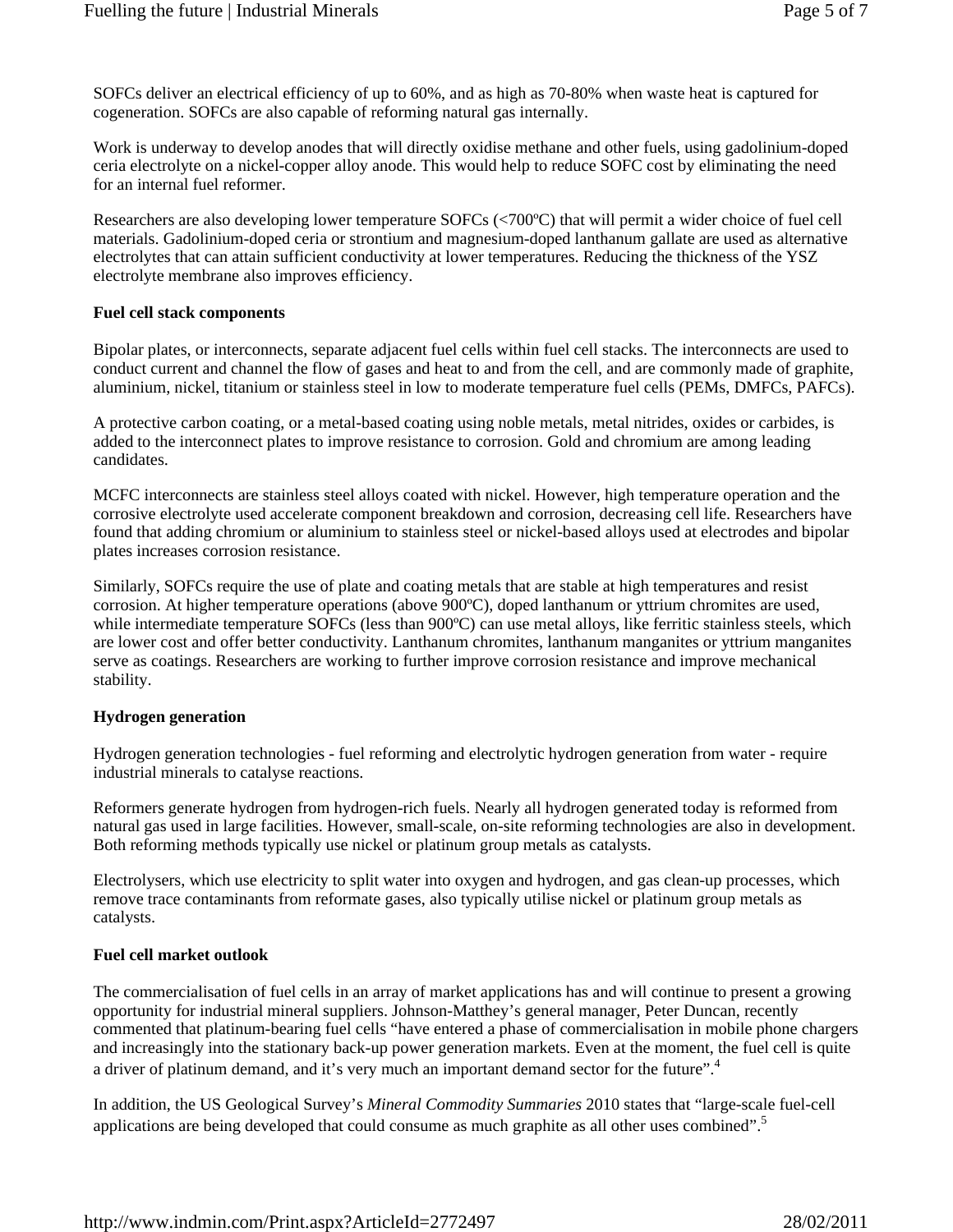Researchers are expanding upon the industrial minerals currently used in fuel cells, looking for lower cost, more abundant minerals that are stable, reactive, and resistant to corrosion. In addition, the family of fuel cell technologies is expanding. Distinctions among fuel cell types are blurring, particularly between the PAFC and PEM fuel cells, as researchers develop higher and lower temperature systems.

Other pathways being pursued include alkaline, direct borohydride and direct carbon fuel cells, to name but a few. All this leads to one conclusion - an array of industrial minerals will play a big role in both fuel cells and in the clean energy future.

**Contributor:** Sandra Curtin, research director, Fuel Cells 2000. Fuel Cells 2000 is an activity of the Breakthrough Technologies Institute (BTI), a non-profit, independent, educational organisation that identifies and promotes environmental and energy technologies that can improve the human condition. BTI was established in 1993.

## **References**

US Department of Energy, Office of Fossil Energy. 2004. *Fuel Cell Handbook, 7th edition.* Washington: Government Printing Office.

Sorensen, B. 2005. *Hydrogen and Fuel Cells.* Burlington, MA: Elsevier Academic Press.

Spiegel, C.S. 2007. *Designing & Building Fuel Cells*. New York: McGraw-Hill.

## **Fuel cell market applications**

Owing to fuel cells' versatile nature, early market applications include:

- Motive power: passenger vehicles, forklifts, unmanned aerial vehicles;
- Backup power: cell phone towers, emergency communications;
- Portable power: chargers for hand-held electronics, soldier power;
- Primary power: data centres, wastewater treatment plants, hospitals, hotels, universities, supermarkets.•

Power applications may also include combined heat and power (CHP) systems that provide cogenerated cooling, heating and hot water using the fuel cell's heat by-product.

#### **Who is using fuel cells?**

Walmart, Coca-Cola, Whole Foods Market, Hilton Hotels, Sprint Nextel, Google, Sierra Nevada brewery, Cabela's, FedEx, Cox Communications, Safeway, eBay, Wegmans, Fujitsu, Staples, Sysco, NestlŽ Waters, AT&T, Bridgestone-Firestone, Motorola, Kimberly-Clark, Cox Enterprises, Price Chopper, Sutter Home Family Vineyards, Starwood Hotels, and Verizon, among many others.

Fuel cells are being sold today to power forklifts, supermarkets, data centres, cell phone towers, wastewater treatment plants, hospitals, hotels, universities and corporate campuses.

<sup>1</sup> Pike Research. "Fuel Cell Industry is Poised for Major Change and Development in 2011." Press Release, 2 Feb. 2011. 3 Feb. 2011. < http://www.pikeresearch.com/newsroom/fuel-cell-industry-is-poised-for-major-change -and-development-in-2011>.

2

SBI Energy. "Global Fuel Cell Technologies Market to Exceed \$1 Billion by 2014." Press Release. 14 Sep. 2010. 13 Jan 2011. < http://www.sbireports.com/about/release.asp?id=1719 >.

3